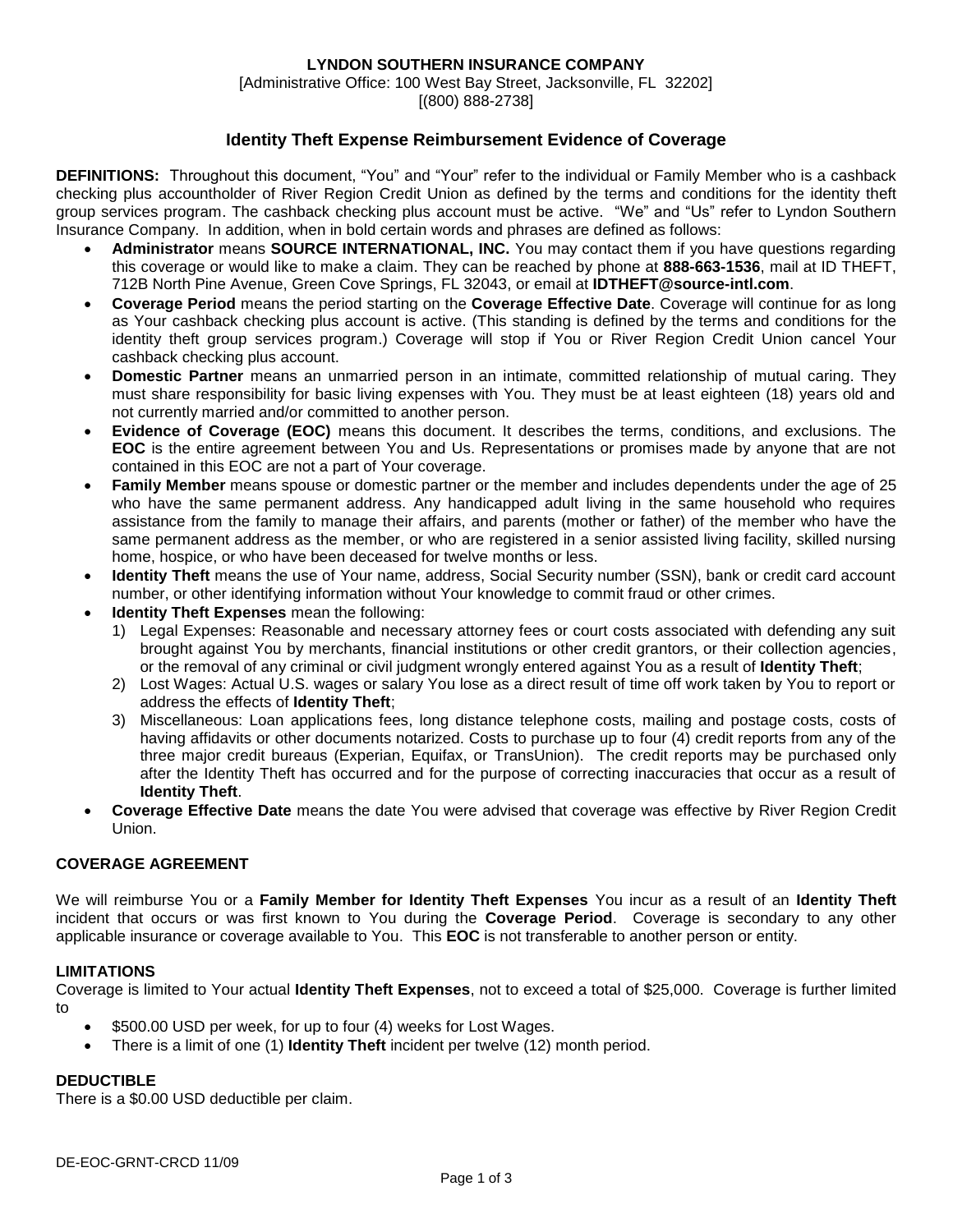## **EXCLUSIONS**

Coverage does not apply to:

- Any **Identity Theft Expense** not listed in "DEFINITIONS";
- Any act of theft, deceit, collusion, dishonesty or criminal act by You or any person acting in concert with You, or by any authorized representative of You, whether acting alone or in collusion with You or others;
- Damages or losses arising from the theft or unauthorized or illegal use of Your business name, d/b/a/ or any other method of identifying Your business activity;
- Any lost wages due to sickness or emotional breakdown;
- Damages or losses of any type for which the credit card company, bank, creditor, etc. is legally liable;
- **Identity Theft Expenses** that were incurred or commenced from a known **Identity Theft** incident that occurred prior to the **Coverage Period**;
- Damages or losses of any type resulting from fraudulent charges or withdrawal of cash from a debit or credit card or financial/bank/investment account;
- Any incident involving a loss or potential loss not notified to the relevant police authority within seventy-two (72) hours from the date You had knowledge of the loss;
- Fees or costs associated with the use of any investigative agencies or private investigators.
- **Identity Theft** caused by a family member.

## **WHAT TO DO IF YOU ARE A VICTIM OF IDENTITY THEFT**

- Contact a Recovery Advocate at 866-647-6223 for assistance upon discovery of Your **Identity Theft** problem.
- Notify the Administrator within ten (10) days of discovery of Your **Identity Theft** problem.
- Notify the police in Your local jurisdiction within seventy-two (72) hours from the date You had knowledge of the **Identity Theft** loss. Obtain a copy of the police report, if available.

# **HOW TO FILE A CLAIM**

To file a claim, You or a **Family Member** must contact the **Administrator** by phone or email within thirty (30) days of the date of the **Identity Theft**. Otherwise, the claim may be denied. A claim form will be sent to You. The fully completed claim form must be returned to the **Administrator** at ID THEFT, 712B North Pine Avenue, Green Cove Springs, FL 32043 with:

- 1.Completed and signed claim form.
- 2.Proof that a fraud alert was placed with each major credit bureau (Experian, Equifax, TransUnion, etc.) immediately after discovery of **Identity Theft**;
- 3.Copy of the complaint filed with the Federal Trade Commission (FTC);
- 4.Copy of settlement reached by each party (creditors, collection agency, banks, etc.) involved with Your **Identity Theft** incident;
- 5.Copy of a police report from Your local jurisdiction;
- 6.Copy of all receipts, bills or other records that support the **Identity Theft Expenses** incurred by You;
- 7.Any other documentation that may be reasonably requested to validate a claim.

All these required items, including the claim form, must be postmarked within sixty (60) days of the date of the loss. Otherwise, the claim may be denied.

#### **GENERAL PROVISIONS**

Coverage is provided under a Group Policy issued by Lyndon Southern Insurance Company. This **EOC** is a summary of benefits provided to You.

- **Cancellation and Non-Renewal.** MEMBERS LOYALTY TRUST, NXG River Region Credit Union, or Lyndon Southern Insurance Company can cancel or choose not to renew this coverage upon the expiration of coverage. If this happens, NXG - River Region Credit Union will notify You at least sixty (60) days in advance of the expiration of this coverage. Such notices need not be given if substantially similar replacement coverage takes effect without interruption and is provided by the same insurer. If the Group Policy for this **EOC** is canceled or non-renewed by either MEMBERS LOYALTY TRUST or Lyndon Southern Insurance Company, the coverage benefits will continue to be in force for the period for which premium has already been paid to Lyndon Southern Insurance Company.
- **Claims.** Benefits payable under this **EOC** for any **Identity Theft Expenses** will be paid upon receipt of due proof of the **Identity Theft,** and all required information necessary to support the claim.
- **Misrepresentation and Fraud.** Coverage for You or a **Family Member** may be cancelled if You or a **Family Member** have concealed or misrepresented any material fact or circumstance concerning this coverage or the subject thereof, or the interest of You or a **Family Member** therein. Coverage may also be cancelled if You or a **Family Member** commit fraud or false swearing in connection with any of the above.